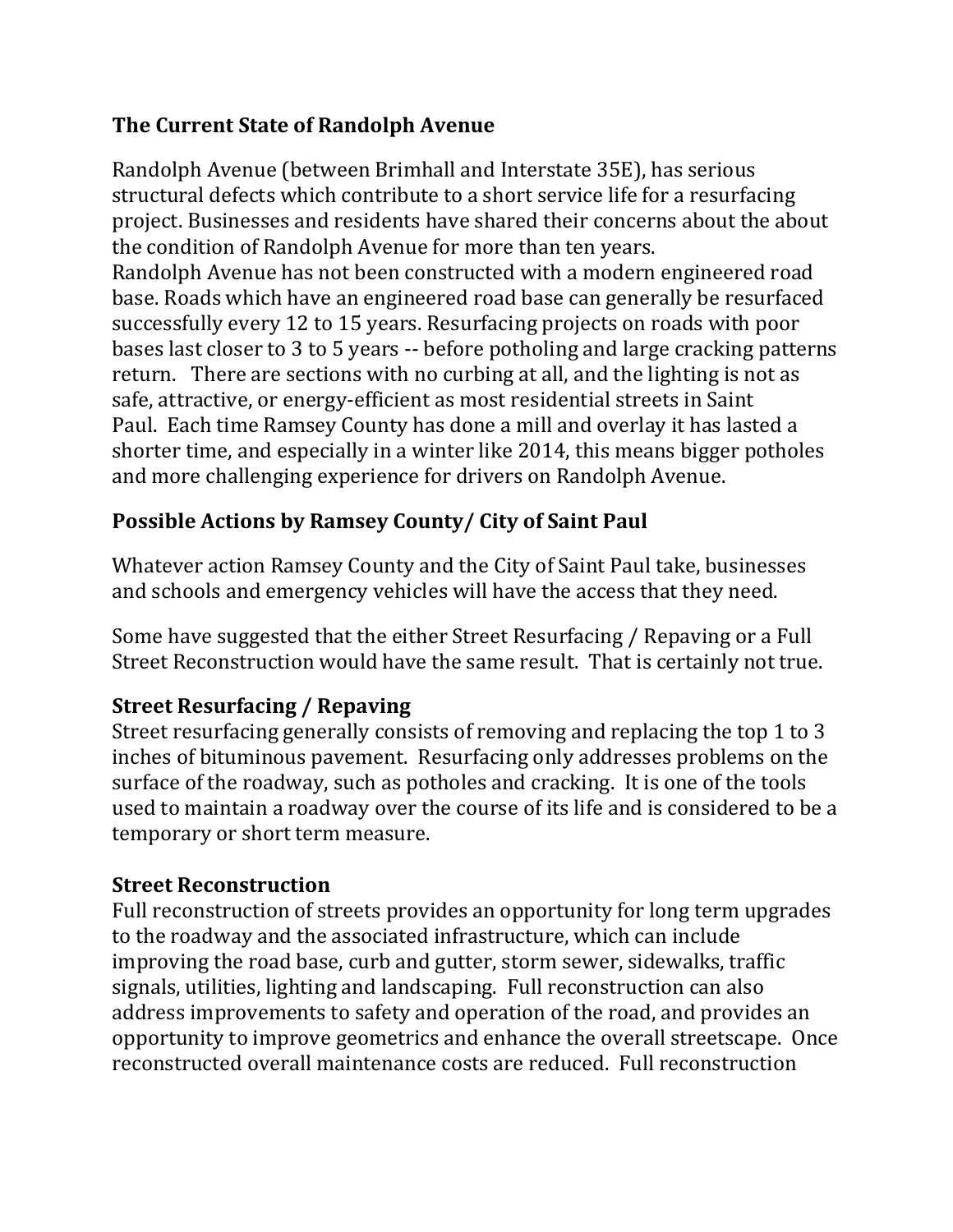should also address lead water service and turn lanes at Lexington which would really improve traffic flow between Lexington and Hamline.

- 1. **Sidewalk/pedestrian/street lights** The city and county would build consistent curbs and new sidewalks and fully compliant ADA facilities. They would also add pedestrian scale lighting.
- 2. **New Utilities** while we cannot yet define what utility upgrades or installations will occur, public and private utility providers do view new road construction as an opportunity to replace, expand, or upgrade utility features. Randolph Avenue was constructed over 100 years ago and many utilities like sewer and water are the same vintage. There still remain 86 lead water services that would be replaced at City expense.
- 3. **City Levy** --Property owners often lament the City's standard assessment levy of \$100 per front foot. That is a fixed rate so on a 40-50 foot lot the full assessment of \$4,000-5,000 spread over 20 years at 4% interest is a nominal annual amount while the full improvement is delivered up front. Supporters of both a full reconstruction and a repaving agree that buildings on new streets have higher values. more attractive, easier to sell and yield an incremental investment return well in excess of the City rate assessment.

#### **Comparative Cost**

Reconstruction costs more than mill and overlay but mill and overlay can be more costly in the long run.

- 1. **Greater Mill and Overlay Frequency** If mill and overlay needs to be redone every 3 years, or an even shorter time in the future, it could cost almost the same as a full reconstruction with many less amenities. And the costs of either treatment will be much greater in 3 to 5 years.
- 2. **Maintenance costs** on a worn out road are extraordinarily expensive. Snow and ice control, pavement patching, pavement markings, drainage structures, curb, boulevards, sidewalks, take additional materials and labor to keep the